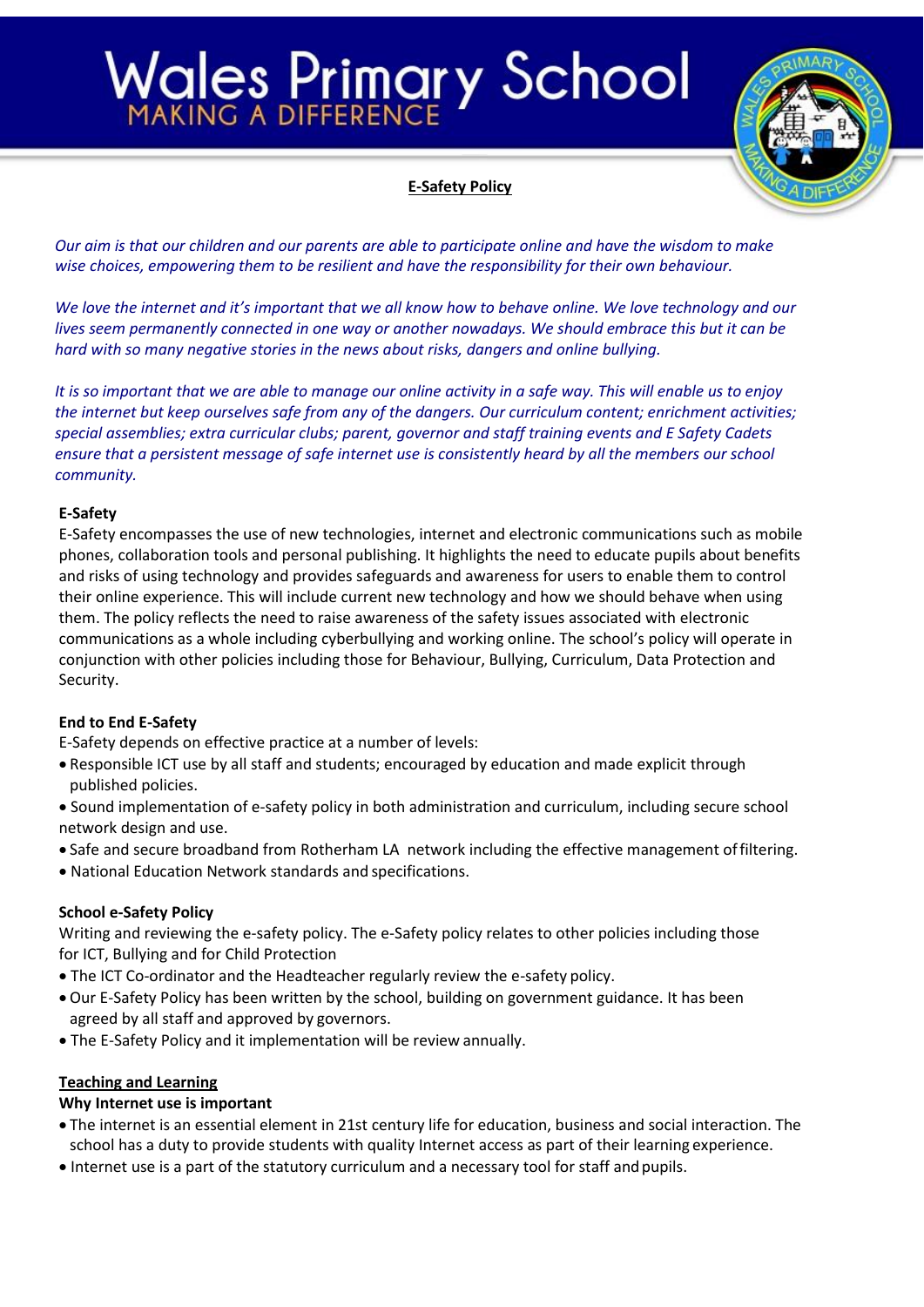#### **Internet use will enhance learning**

- The school internet access will be designed expressly for pupil use and will include filtering appropriate to the age of the pupils.
- Pupils will be taught what internet use is acceptable and what is not and given clear objectives for Internetuse.
- Pupils will be educated in the effective use of the internet in research, including the skills of knowledge location, retrieval and evaluation,

#### **Pupils will be taught how to evaluate Internet content**

- The school will ensure that the use of Internet derived by staff and pupils complies with copyrightlaw.
- Pupils should be taught to be critically aware of the materials they read and shown how to validate information before accepting its accuracy.

#### **Curriculum Content**

- EYFS and Key Stage 1 use Purple Mash and Hector's World to promote key E-Safety messages in theclassroom
- Key Stage 2 use Purple Mash and Think You Know online content to promote key E-Safetymessages
- E-Safety is promoted and key messages are shared in regular whole school safetyassemblies
- Our children have access to Rotherham's Power specialist E-Safety advice and enrichmentsessions
- Rotherham Power train Year 6 E-Safety Cadets who deliver safety assemblies and run ICT clubs for our children to develop their knowledge and understanding of effective E-Safety
- Extra-curricular ICT clubs promote E-Safety
- Children are informed about CEOPS and a link is available on our school website for children to report unsafe behaviour and actions
- Children are informed and taught about Bullying and Cyber bullying via PSHCE lessons, visits (such as Crucial Crew), visitors (E-Safety Power Team), visits (CLC) andassemblies

#### **Managing Internet Access**

#### **Information systems security**

- School ICT systems capacity and security will be reviewed regularly.
- Virus protection will be updated regularly.
- Passwords are kept private and not shared

#### **E-mail**

- Pupils may only use approved e-mail accounts on the schoolsystem.
- Pupils must immediately tell a teacher if they receive offensive e-mail
- Pupils must not reveal personal details of themselves or others in e-mail communication, or arrange to meet anyone without specific permission.
- E-mail sent to an external organisation should be written carefully and authorised before sending, in the same way as a letter written on school headed paper.
- The forwarding of chain letters is not permitted.

#### **Published content and the school web site**

- The contact details on the Web site should be the school address number. Staff or pupils personal information will not be published.
- The Headteacher will take overall editorial responsibility.

#### **Publishing pupils' images and work**

- Photographs that include pupils will be selected carefully.
- Pupils full names will not be used anywhere on the Web site.
- Written permission from parents or carers will be obtained before information and photographs are published on the school web site.

#### **Social networking and personal publishing**

- The school will block/filter access to social networking sites.
- Newsgroups will be blocked unless a specific use is approved
- Pupils will be advised never to give out personal details of any pupils or theirlocation.
- Pupils and parents will be advised that the use of social networking is appropriate for primary agedpupils.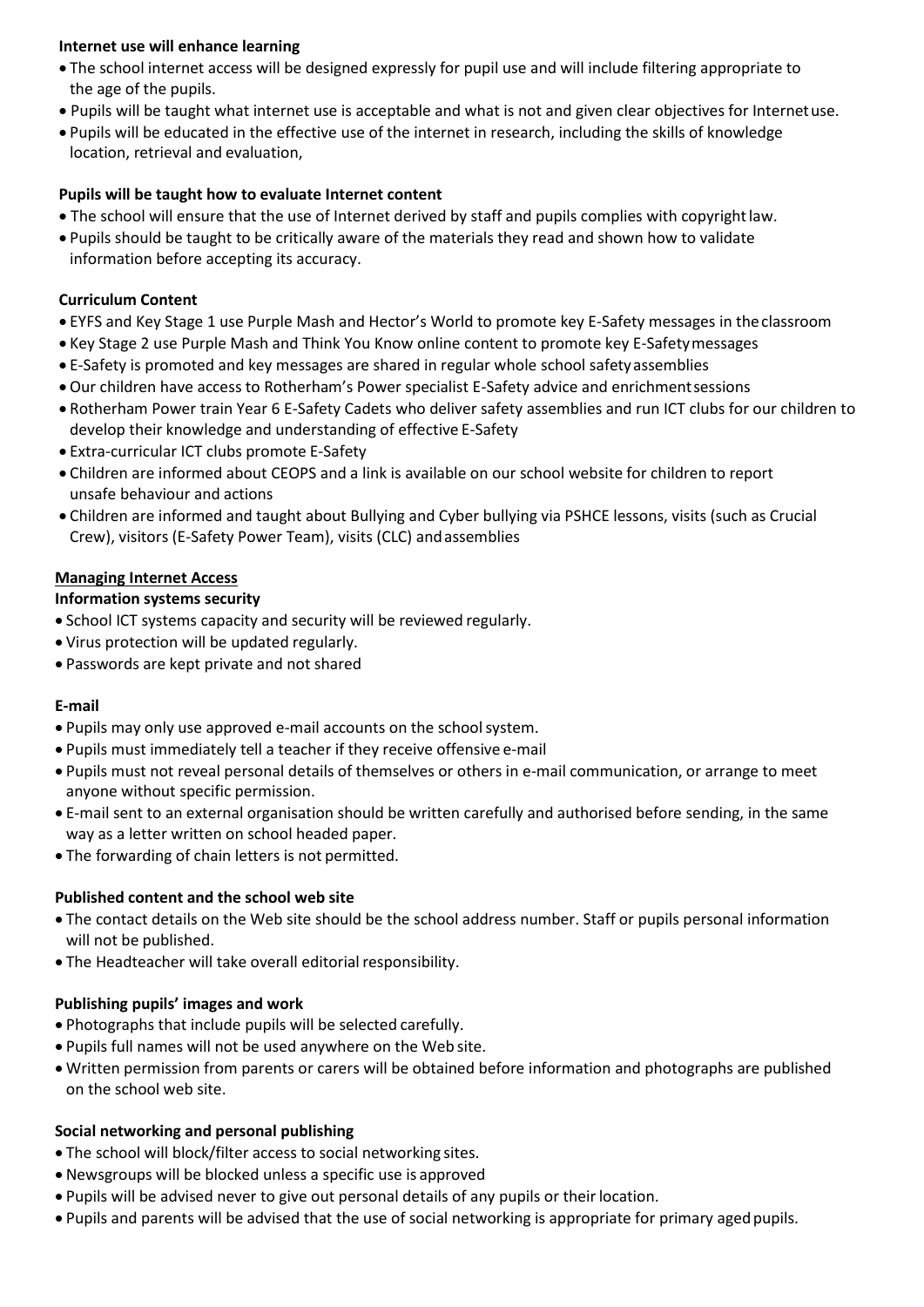#### **Managing filtering**

- The school will work with LA, DfE and the Internet Server systems to protect pupils are reviewed andimproved.
- If staff or pupils discover an unsuitable site, it must be reported.

#### **Staff will ensure that regular checks are made. Managing videoconferencing**

- IP videoconferencing should use the educational broadband network to ensure quality of service and security rather than the Internet.
- Pupils should ask permission from the supervising teacher before making or answering a videoconference call.
- Videoconferencing will be appropriately supervised for the pupil's age.

#### **Managing emerging technologies**

- Emerging technologies will be examined for educational benefit and a risk assessment will be carried out before use in the school is allowed.
- Mobile phones are allowed on school premises however due to the development of 'smart technology' parents will be asked to refrain from using them around children. If a parent persists then they may be asked to leave the school premises. Staff must use their phone in the designated areas of school where children are notpresent.
- Children have to hand mobile phones into the office before school starts and collect them at the end of the school day. Any child found in possession of a mobile phone in the school grounds will have it confiscated by a member of the SLT and their parents informed immediately.
- The sending of abusive or inappropriate text messages isforbidden.
- No member of staff should use their personal email address for contact with pupils, parents or governors on school related matters – their personal school email or the school email account should only beused.
- Staff have been advised on appropriate personal security measures when using the internet or personal mobile phones.

#### **Protecting personal data**

 Personal data will be recorded, processed, transferred and made available according to the Data Protection Act 1998 as outlined in the Data Protection Policy.

#### **Policy Decisions**

#### **Authorising Internet access**

- All staff must read and sign the 'Acceptable ICT Use Agreement' before using any school ICTresource.
- The school will keep a record of all staff and pupils who are granted Internet access. The record will be kept up to date, for instance a member of staff may leave or a pupil's access be withdrawn.
- At EYFS access to the internet will be by adult demonstration and some directly supervised access to specific approved on-line materials.
- At Key stage 1, access to the Internet will be by adult demonstration with directly supervised access to specific, approved on-line materials.
- At Key Stage 2, access will be by adult demonstration, supervised access to specific approved on-line materials leading to developing greater independence through the supervised researching of and accessing of varied materials on the internet.
- Parents will be asked to sign and return a consent form before a child can use and access ICT resources and the internet.

#### **Assessing Risks**

- The school with take all reasonable precautions to ensure that users access only appropriate material, however, due to the international scale and linked nature of Internet content, it is not possible to guarantee that the material will never appear on a school computer. The school cannot accept liability for the material accessed, or any consequences of Internet access.
- The school will audit ICT provision to establish if the E-Safety policy is adequate and that its implementation is effective.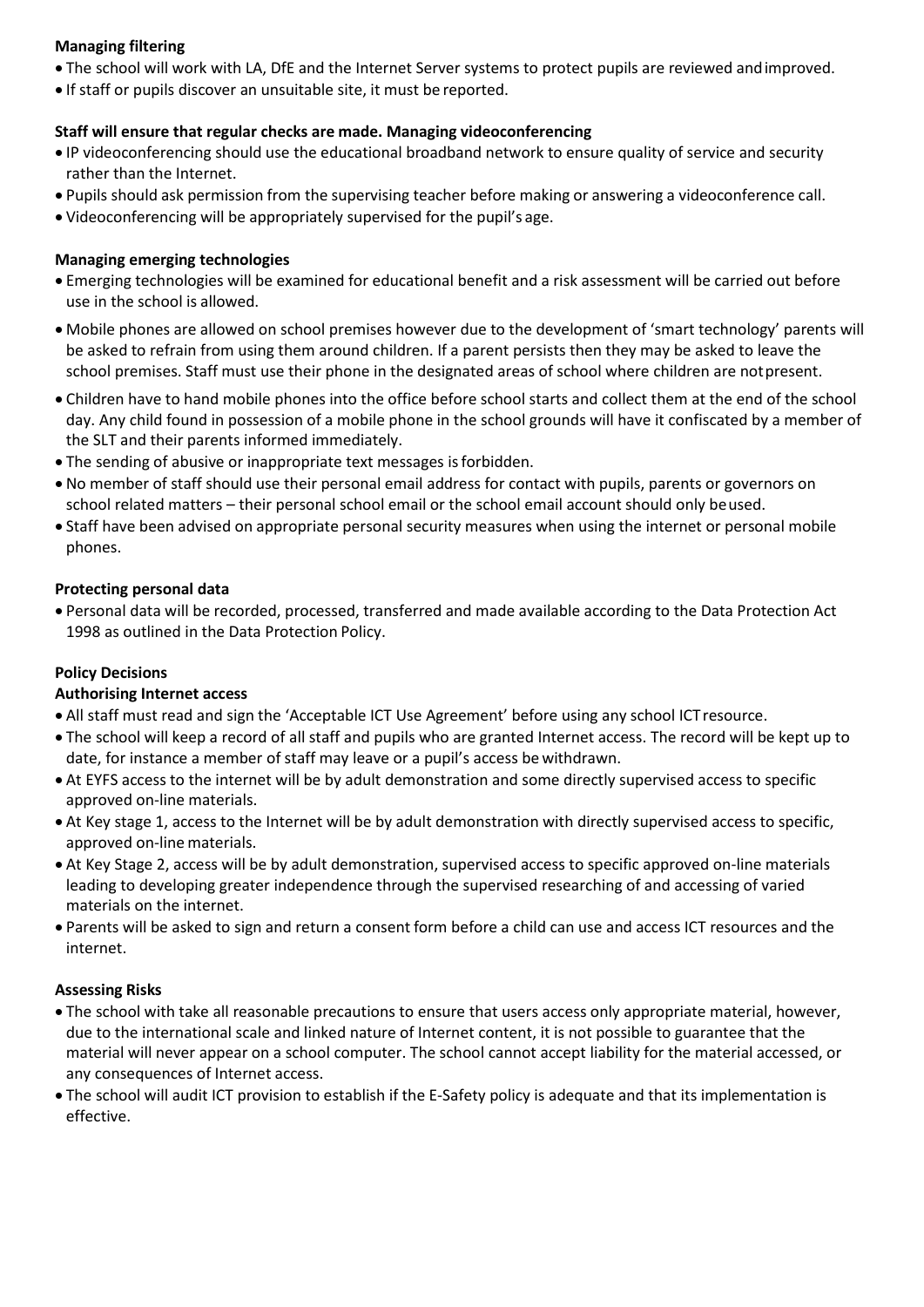#### **Handling E-Safety complaints**

- Complaints of Internet misuse will be dealt with by a senior member of staff (as outlined in the appended flow chart)
- Any complaint about staff misuse must be referred to the Headteacher
- Complaints of a child protection nature must be dealt with school child protectionprocedures.
- Pupils and parents will be informed of the complaint procedure.

#### **Communication Policy**

#### **Introducing the E-Safety policy to pupils**

- E-safety rules will be posted in all classrooms and discussed with the pupils at the start of eachyear.
- Pupils will be informed that network and Internet use will be monitored.

#### **Staff and the E-Safety Policy**

- All staff will be given the E-Safety policy and its importance explained.
- Staff should be aware that the Internet traffic can be monitored and traced to the individual user. Discretion and professional conduct is essential.

#### **Enlisting parents support**

 Parent's attention will be drawn to the E-Safety Policy in newsletters, children's work, the school prospectus and on the school website.

Date written: November 2017 Review Date: November 2018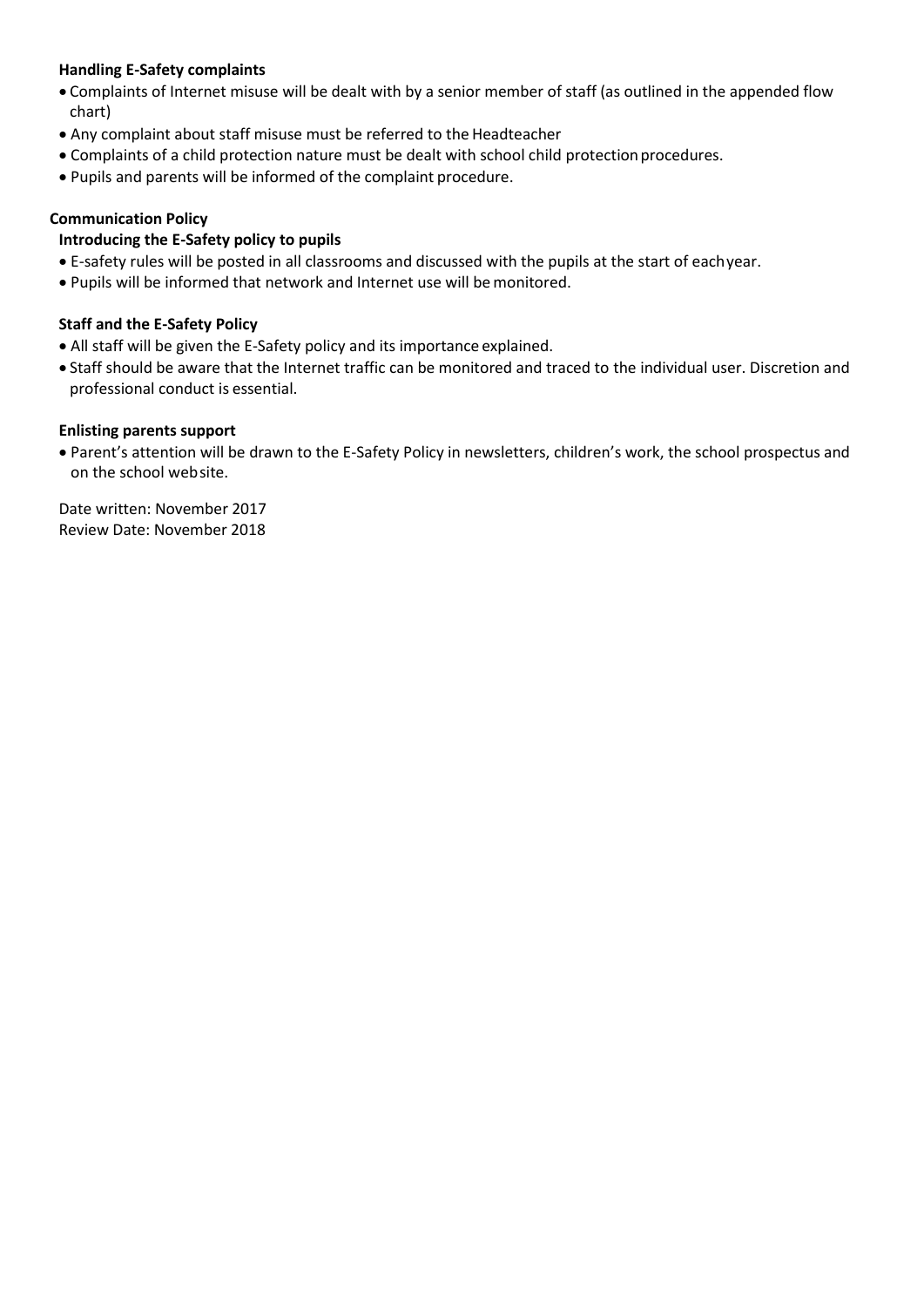## **Wales Primary School**



#### **Staff Acceptable ICT Use Agreement**

ICT (including data) and the related technologies such as e-mail, the internet, iPad and mobile devices are an expected part of our daily working life in school. This policy is designed to ensure that all staff are aware of their professional responsibilities when using any form of ICT. All staff are expected to sign this policy and adhere at all times to its contents. Any concerns or clarification should be discussed with the Headteacher.

- I will only use the school's email / Internet / Server and any related technologies for professional purposes or for uses deemed acceptable by the Head or Governing Board
- I will comply with the ICT system security and not disclose any passwords provided to me by the school or other related authorities
- I will ensure that all electronic communications with pupils and staff are compatible with my professional role
- I will not give out my own personal details, such as mobile phone number, personal e-mail address, personal Twitter account, or any other social media link, to pupils
- I will only use the approved, secure e-mail system(s) for any schoolbusiness
- I will ensure that personal data is kept secure and is used appropriately, whether in school, taken off the school premises or accessed remotely. Personal data can only be taken out of school or accessed remotely when authorised by the Head or Governing Board.
- I will not install any hardware or software without permission of the ICT Coordinator or theHeadteacher.
- I will not browse, download, upload or distribute any material that could be considered offensive, illegal or discriminatory
- Images of pupils and/ or staff will only be taken, stored and used for professional purposes in line with school policy and with written consent of the parent, carer or staffmember
- Images will not be distributed outside the school network without the permission of the parent/ carer, member of staff or Headteacher
- I will support the school approach to online safety and not deliberately upload or add any images, video, sounds or text that could upset any member of the school community
- I understand that all my use of the Internet and other related technologies can be monitored and logged and can be made available, on request, to the Headteacher
- I will respect copyright and intellectual property rights
- I will ensure that my online activity, both in school and outside school, will not bring the school, my professional role or that of others into disrepute
- I will support and promote the school's e-Safety and Data Protection policies and help pupils to be safe and responsible in their use of ICT and related technologies

#### **User Signature**

I agree to follow this code of conduct and to support the safe and secure use of ICT.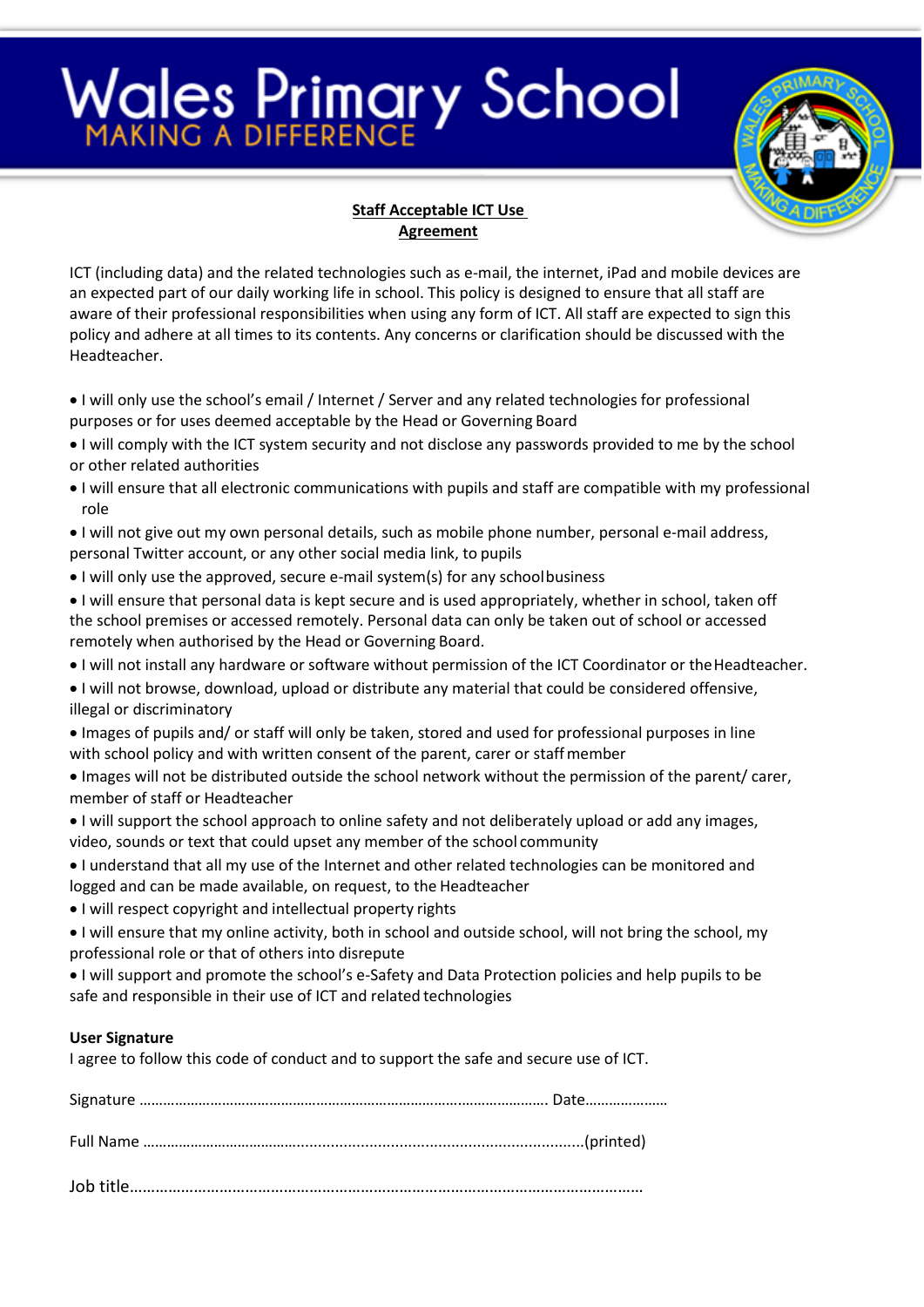## **Vales Primary School**



**Wales Primary School Acceptable Use of ICT Agreement/E-Safety Rules For Children**

- **I will only use ICT in school for school purposes**
- **I will only use my class e-mail address or my own school e-mail address when e-mailing**
- **I will only open e-mail attachments from people I know, or who my teacher has approved**
- **I will not tell other people my ICT passwords**
- **I will only open/delete my own files**
- **I will not bring software, CDs or ICT equipment into school without permission**
- **I will only use the Internet after being given permission from a teacher**
- **I will make sure that all ICT contact with other children and adults is responsible, polite and sensible**
- **I will not deliberately look for, save or send anything that could be upsetting or not allowed at school. If I accidentally find anything like this, I will close the screen and tell a teacher immediately**
- **I will not give out my own details such as my name, phone number or home address**
- **I will not use technology in school time to arrange to meet someone unless this is part of a school project approved by a teacher and a responsible adult comes with me**
- **I will be responsible for my behaviour when using ICT because I know that these rules are to keep me safe**
- **I know that the school may check my use of ICT and monitor the Internet sites I have visited, and that my parent/carer will be contacted if a member of school staff is concerned about my E-Safety**



Keep your personal stuff private and think about what you say and do online.

**ZIP IT** 



**BLOCK IT** 

**Block people who** send nasty messages and don't open unknown links and attachments.



**FLAG IT** Flag up with someone you trust if anything upsets you or if someone asks to meet you offline.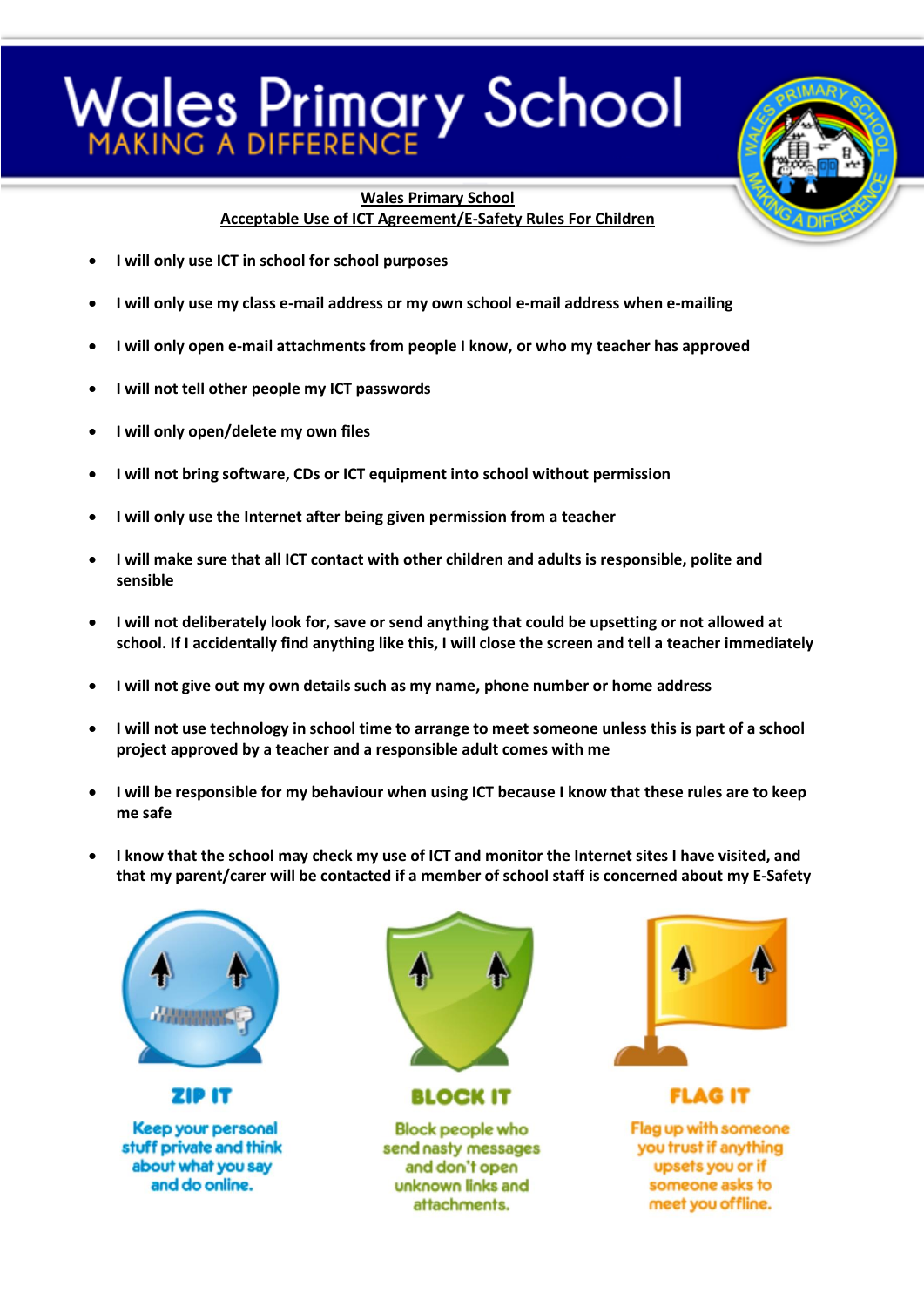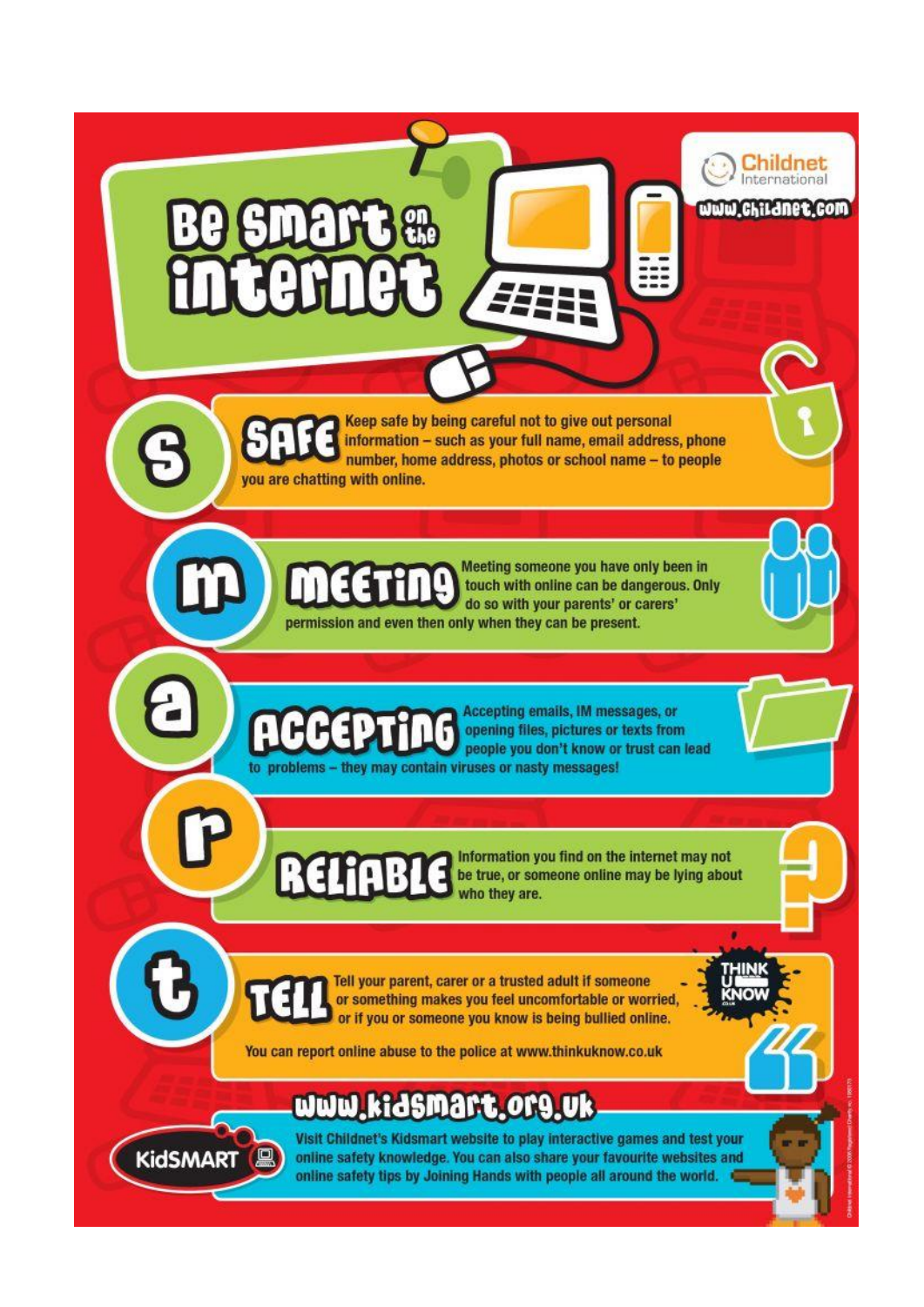## **Wales Primary School**



### **Flowchart for Managing an e-safety** incident involving illegal activity

Illegal means something against the law, such as:

- □ downloading child pornography
- D passing onto others images or video containing child pornography
- $\square$  inciting racial or religious hatred
- D promoting illegal acts

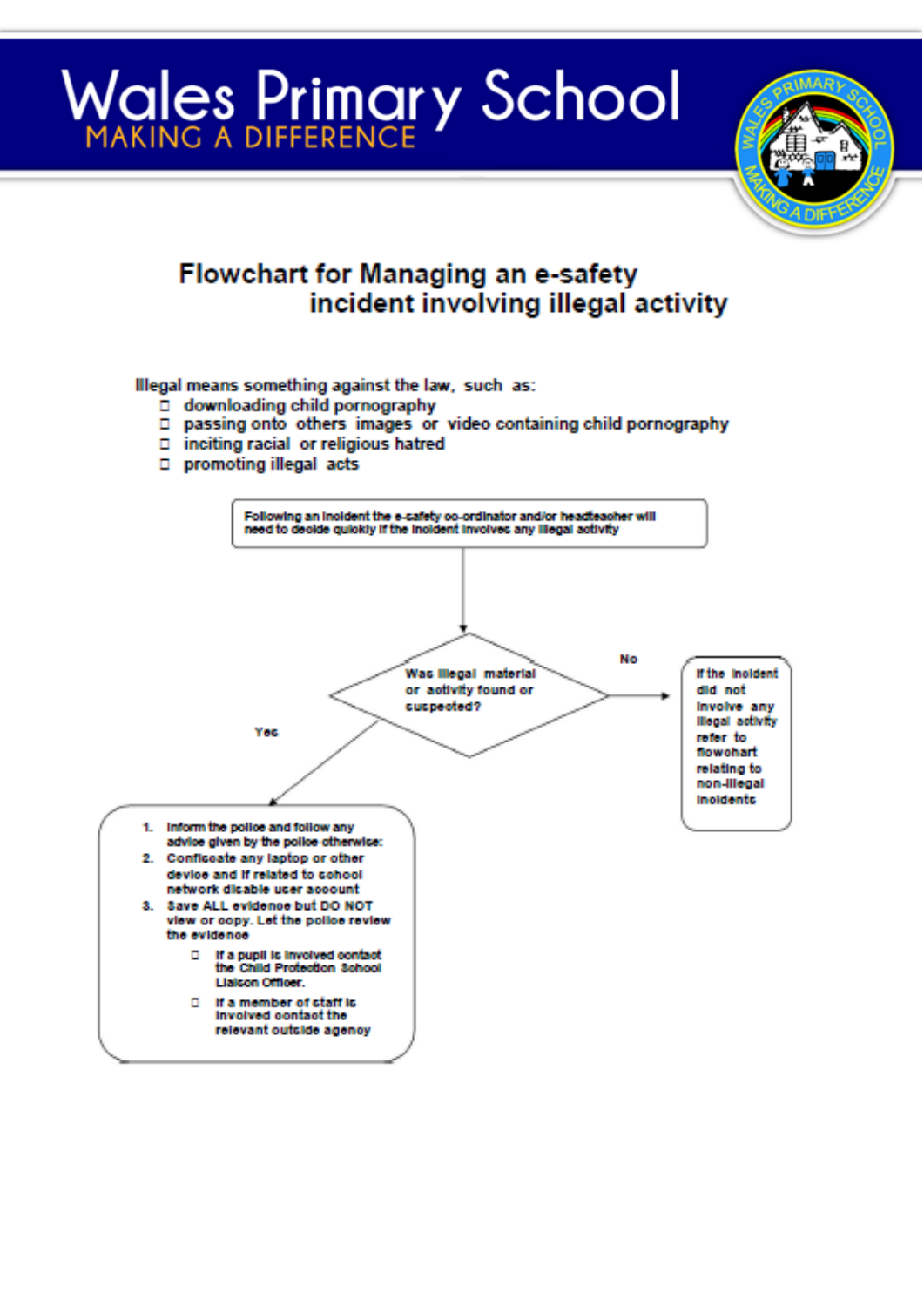# **Wales Primary School**



### **Flowchart for Managing an e-safety incident** not involving any illegal activity

#### Incidents not involving any illegal activity, such as:

- □ using another person's user name and password
- accessing websites which are against school policy
- □ using a mobile phone to take video during a lesson
- □ using the technology to upset or bully (in extreme cases this could be illegal)